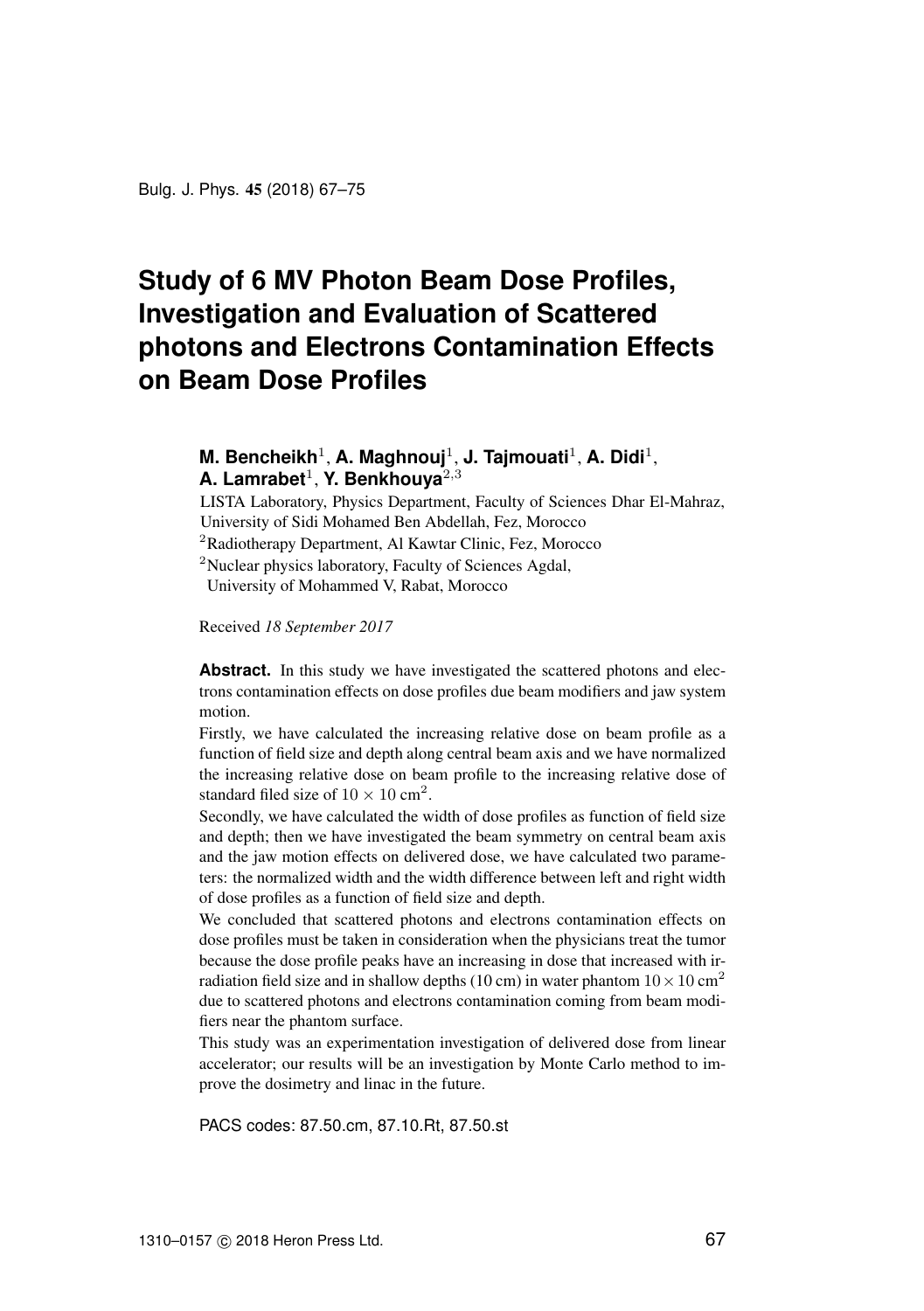#### M. Bencheikh, et al.

# **1 Introduction**

Radiotherapy treatment basic purpose is the irradiation of target volume of cancerous cells while minimizing the amount of radiation absorbed in healthy cells. The beam shaping is an important element to reduce the absorbed dose in healthy tissue and critical structures. The penetration of radiation beam is a factor of interest; the quality of penetration of radiation beam depends on voltage peak and applied filtration. Medical linear accelerators delivering photon beams are equipped with flattening filter to ensure the production of homogeneous distributions of doses for clinical use. The dose investigations were done in our previous works [10-12], these investigations were done for percentage depth dose (PDD) and beam dose profiles.

Medical linear accelerators are generally designed to provide homogeneous photon beam to variety of irradiation field sizes and shapes using collimation system. The collimation system includes primary collimator and secondary collimator. Secondary collimators or conventional collimators are also called the jaws are used to shape a rectangular field for tumor treatment. The dose profile is a function of off axis distance and irradiation field size. The dose profiles at different depths are needed for good study of dosimetry with off-axis distance  $x$  from central beam axis to beam edge. For good interpretation of experimentation measurements, dose profiles are obtained by using a water phantom with high technical and clinical conditions of experiments.

The objective of this study was to investigate and evaluate the scattered photons and contamination electron effects on dose profiles for flattening filter and collimation system by examining the dose profiles as function of depth along central beam axis and off-axis distance. The backscattering effects are very high for the large filed sizes and the later are more stable depending on the depth, however, the backscattering effects are very low for the small filed sizes, they are unstable as function of the depth along central beam axis. This study was an experimentation investigation of delivered dose from linear accelerator; our results will be an investigation by Monte Carlo method to improve the dosimetry and linac in the future.

We have tied many results between them in this work for make in evidence many things and effects of photon beam modifies for Varian Clinac 2100 using an experimental study of dosimetry data determined inside the radiotherapy department Al kawtar clinic in Fez Morocco.

# **2 Materials and Methods**

After tuning the required parameters for this study as source-to-surface distance (SSD) at 100 cm and photon beam energy of 6 MV, dose profiles were measured by PTW scanner. The width of scans is perpendicular to central beam axis and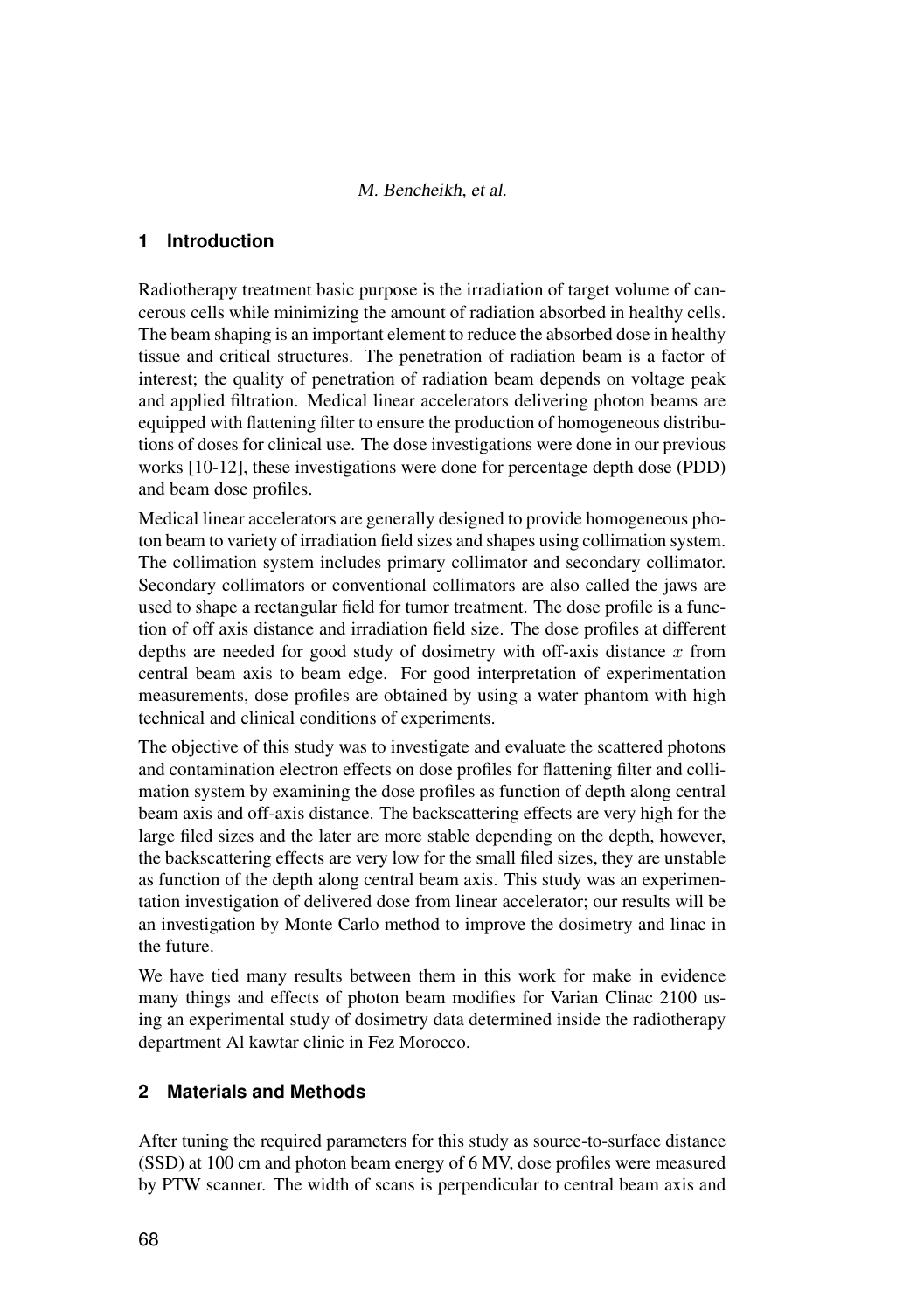Study of 6 MV Photon Beam Dose Profiles, Investigation and Evaluation of ...

depends on both irradiation field size and depth along central beam axis in the tank (due to beam divergence) and it must be sufficiently large to include the beam edges.

Dose profile measurements were performed for 6 MV photon beam produced by Varian Clinac 2100 in a water phantom at depth of 1.5 cm, 5 cm, 10 cm, 20 cm and 30 cm for field sizes  $A_d$  of  $6 \times 6$  cm<sup>2</sup>,  $10 \times 10$  cm<sup>2</sup>,  $20 \times 20$  cm<sup>2</sup>,  $30 \times 30$  cm<sup>2</sup>. All measurements were performed with same clinical and technical conditions of experimentation and measurement. Then we have normalized the dose profiles to 100% on central beam axis for all studied irradiation field sizes and at different depths on beam central axis.

First step, we have proceeded to evaluate the increasing in dose on beam dose profiles; for good way to do it, the off-axis distance was normalized  $N_{\text{Off-axis}}$ using the flowing formula (1):

$$
N_{\text{Off-axis}} = \frac{2x}{a_d},\tag{1}
$$

where  $a_d$  stands for side of square field size at a depth  $d$ ,  $x$  – off-axis distance.

Second step, the increasing in dose  $(ID)$  was evaluated with depth d for a field size  $A_d$  according to the formula

$$
ID(d, A_d) = \max (D(x, d) - D(0, d)), \qquad (2)
$$

where  $D(0, d)$  is the dose on beam central axis for field size  $A_d$  at a depth d,  $D(x, d)$  – dose at point x perpendicularly away from central beam axis for field size  $A_d$  at a depth d.

We have worked on normalized dose profiles to dose on central beam axis. So we have calculated the increasing relative dose (IRD) according to the following formula:

$$
IRD(d, A_d) = \max RD(dA_d) - 100\tag{3}
$$

where  $IRD(d, A_d)$  stends for the increasing in relative dose for field size  $A_d$  at a depth d;  $RD(d, A_d)$  – relative dose for filed size  $A_d$  at a depth d.

Thereafter, we have normalized the increasing in relative dose for each field size to the increasing in relative dose of  $10 \times 10$  cm<sup>2</sup> field size according to the following formula:

$$
NIRD(d, A_d) = \frac{IRD(d, A_d)}{IRD(d, 10 \times 10 \text{ cm}^2)},
$$
\n(4)

where  $NIRD(d, A_d)$  is the normalized increasing in relative dose of field size of  $A_d$  at a depth d.

Third step; we have demonstrated that the jaw motion have effects on dose profiles as a function of field size and depth. Thereafter, we proceeded to calculate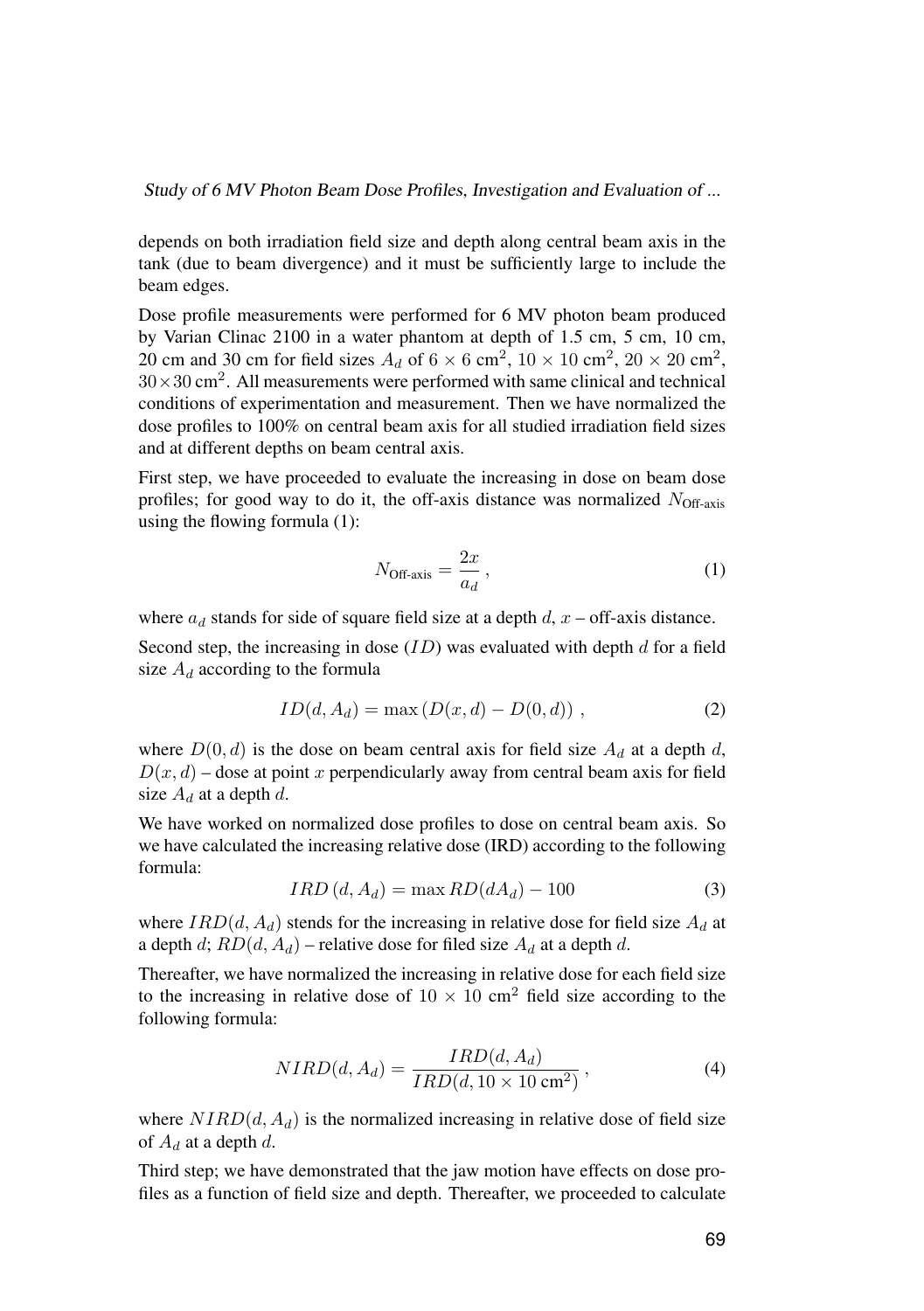#### M. Bencheikh, et al.

the left widths  $W_l$  of dose profile and the right widths  $W_r$  of dose profile for dose of 80% of dose maximum, then, we have calculated the normalized width  $W_n$  according to formula (5):

$$
W_n = \left| \frac{W_l - W_r}{W_l + W_r} \right|.
$$
\n<sup>(5)</sup>

In normal use of the secondary collimator, each pair of jaws is coupled to provide symmetric rectangular fields centered about central beam axis. In our study, we worked on square fields, open (not wedged), symmetrical, and centered about central beam axis.

# **3 Results and Discussion**

To shows the flattening filter effects on beam dose profiles, Figure 1 shows dose profiles for field sizes of  $6\times 6$  cm $^2$ ,  $10\times 10$  cm $^2$ ,  $20\times 20$  cm $^2$  and  $30\times 30$  cm $^2$  cm $^2$ n<br>at a depth of 1.5 cm as a function of normalized off-axis distance. at a depth of  $1.5$  cm as a function of  $n$ 



*Figure 1: Dose profiles as functions of normalized off-axis distance for field size of*  Figure 1. Dose profiles as functions of normalized off-axis distance for field size of  $6 \times 6$  cm<sup>2</sup>,  $10 \times 10$  cm<sup>2</sup>,  $20 \times 20$  cm<sup>2</sup> and  $30 \times 30$  cm<sup>2</sup> cm<sup>2</sup> at a depth of 1.5 cm.

The peaks or increasing in relative appeared at the beam edge, where  $2x/ad = 1$ on dose profiles (Figure 1). It can be seen that the increasing in relative dose  $\frac{1}{3}$  increased with field circa. The increasing in relative dose were resolved by increased with field sizes. The incrassating in relative dose were produced by flattening filter design and geometry [3,6,8,9]. Table 1 shows the increasing in relative dose and the normalized increasing in relative dose with field size.

interpretation of results in Table 1, Figure 2 shows variation of normalized increasing in relative dose. Increasing in Increasing in ative dose increased with  $\sim$ Normalized increasing in relative dose increased with field size, for making good

It can be seen from Figure 2 that the normalized increasing in relative dose **10×10** 1,2 0,8 1 1 curves presented the peaks at depth of 10 cm for all filed size over than field **20×20** 2,9 2,6 2,75 2,75 size of 10 × 10 cm<sup>2</sup> [3,6,8,9]. The peak values increased with field size, the increasing in relative dose for the large field size due to the scattered photons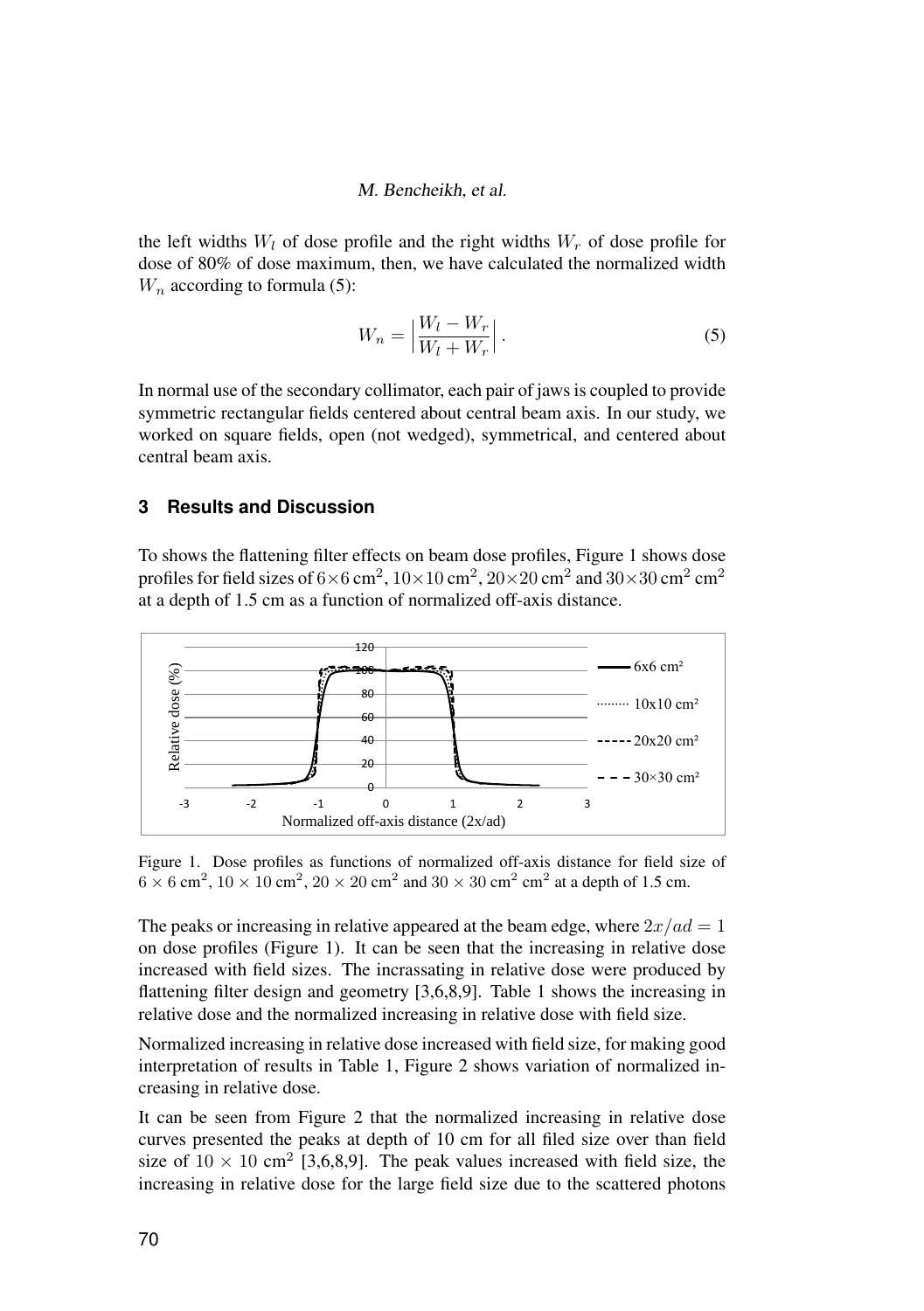



*Figure 2: Variation of normalized increasing in relative dose as a function of depth*  Figure 2. Variation of normalized increasing in relative dose as a function of depth for field size of  $6 \times 6$  cm<sup>2</sup>,  $10 \times 10$  cm<sup>2</sup>,  $20 \times 20$  cm<sup>2</sup> and  $30 \times 30$  cm<sup>2</sup> cm<sup>2</sup> at a depth of It can be seen from figure 2 that the normalized increasing increasing in relative dose curves  $\mathcal{L}$ 1.5 cm.

that it increased with field size by increasing the material jaw surface of photon interactions. In our study we have quantified these effects; so, for filed size metactions. In our study we have quantified these effects; so, for fired size of  $20 \times 20$  cm<sup>2</sup>, the increasing relative dose was 8.59% of the increasing in relative dose of  $10 \times 10$  cm<sup>2</sup>. Therefore, backscattering effects for field size of  $20 \times 20$  cm<sup>2</sup> were more by 8.59 of backscattering effects of field size of  $\sum_{i=1}^{n}$  $10 \times 10$  cm<sup>2</sup> cm<sup>2</sup> (Figure 2).

Electrons contamination effects were also investigated due to jaw motions to define the irradiation field size, and then we have shown that the variation of Left width *Wl* (mm) Right width *W<sup>r</sup>* (mm) Normalized width *W<sup>n</sup>* normalized width  $W_n$  as a function of depth and field size (Table 2)

**(cm)**  $\phi$  side of field size (Figure 3). For jaw motion investigation, the normalized widths were evaluated with square

**1** 10 48, 10-04 10-05 10-05 10-05 10-05 10-05 10-05 10-05 10-05 10-05 10-05 10-05 10-05 10-05 10-05 10-05 10-0<br>Traditional state in the current state in the way to the current state in the current state in the current sta The normalized width was high for small field sizes; the curves of this quantity

Table 1. Increasing in relative dose variation for field size of  $6 \times 6$  cm<sup>2</sup>,  $10 \times 10$  cm<sup>2</sup>,  $20 \times 20 \text{ cm}^2$  and  $30 \times 30 \text{ cm}^2 \text{ cm}^2$  at a depth of 1.5 cm.

| Field size<br>$A_d$ (cm <sup>2</sup> ) | Increase in<br>relative dose on<br>left beam profile | Increase in<br>relative dose on<br>right beam profile | Averaged i<br>increase in<br>relative dose | Normalized<br>increase in<br>relative dose |
|----------------------------------------|------------------------------------------------------|-------------------------------------------------------|--------------------------------------------|--------------------------------------------|
| $6 \times 6$                           | 0.7                                                  | 0.1                                                   | (0.4)                                      | 0.4                                        |
| $10 \times 10$                         | 1.2                                                  | 0.8                                                   |                                            |                                            |
| $20 \times 20$                         | 2.9                                                  | 2.6                                                   | 2.75                                       | 2.75                                       |
| $30 \times 30$                         |                                                      |                                                       |                                            |                                            |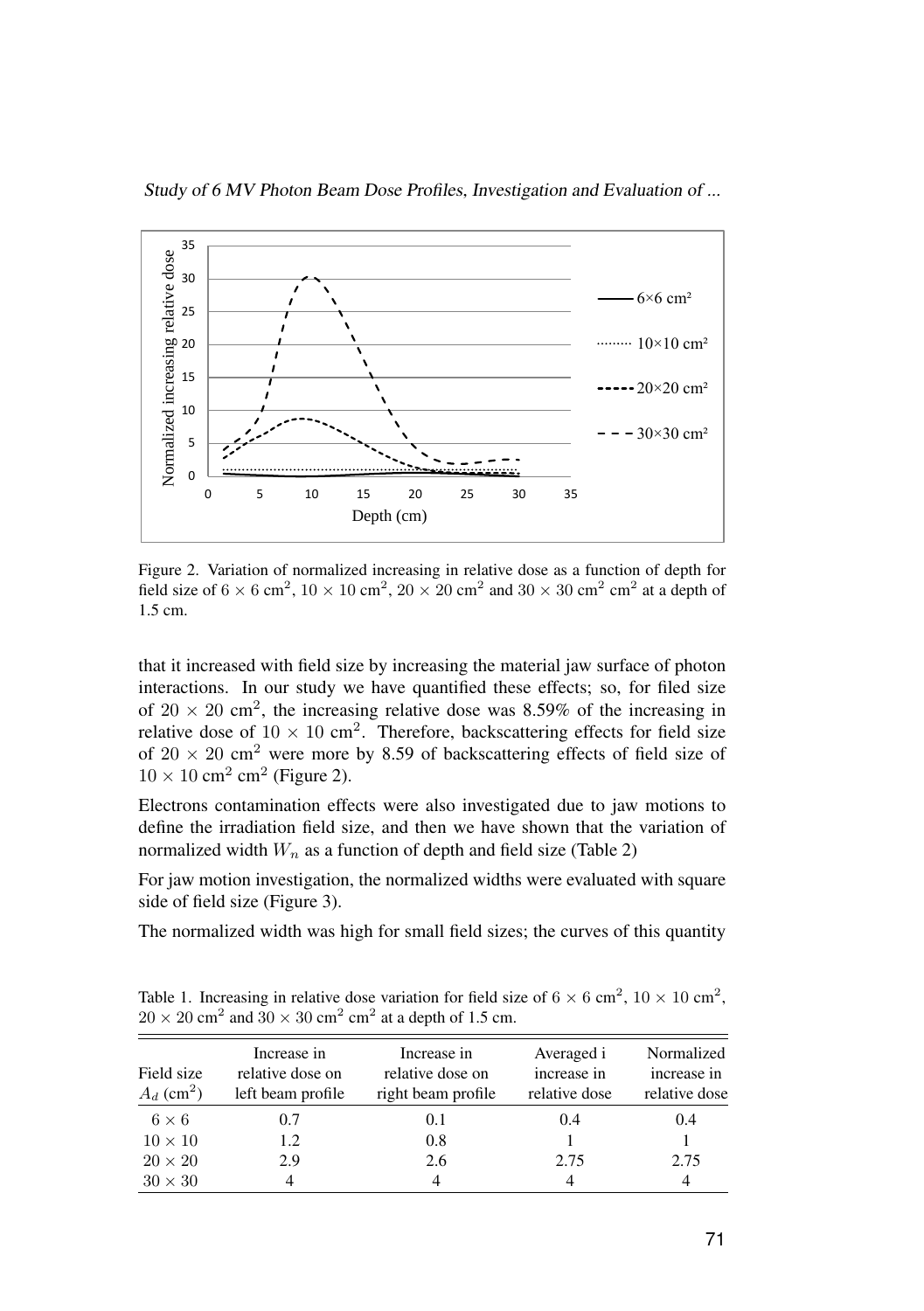



Figure 3. Variation of normalized width  $W_n$  as a function of square side of field size; *depth of 1.5 cm, 5 cm, 10 cm, 20 cm and 30 cm in water phantom.* depth of 1.5 cm, 5 cm, 10 cm, 20 cm and 30 cm in water phantom.

spaced between them as a function of depth. However, the normalized width is very small for  $\alpha$ are spaced between them as a function of depth. However, the normalized width for all studied depths (Figure 3).  $\frac{1}{\sqrt{2}}$  and surface material and electrons contains contained the phase of phase  $\frac{1}{\sqrt{2}}$ is very small for field size more than  $20 \times 20$  cm<sup>2</sup> because the curves are close

In small field sizes, the jaws are close for each pair jaw, the primary photons interacted with jaw inner surface material and electrons contamination passed through the phantom surface; thereafter, electrons contamination density was surface is larger in the density was low; the density electrons contamination was low; was low; here  $\frac{1}{2}$ high and its dosimetry contribution in total dose delivered was important, so they affected dose profile curves for small field sizes (Figure 3). In large field for javo are any from each offer in a pair javo, the prairies formed to large, so the density electrons contamination was low; hence, their dosimetric contribution to dose delivered was also low. So, the normalized width curves are close each to other along central beam axis. sizes, the jaws are away from each other in a pair jaw, the phantom surface is

For irradiation field symmetry investigation, the difference between left profile width and right profile width was evaluated. This quantity allowed us to investigate dose profile symmetry about the central beam axis with depth in water phantom. Figure 4 gives variation of difference between left profile width and

|                                |                          |                           | size of $6 \times 6$ cm <sup>2</sup> , $10 \times 10$ cm <sup>2</sup> , $20 \times 20$ cm <sup>2</sup> and $30 \times 30$ cm <sup>2</sup> cm <sup>2</sup> at a depth of 1.5 cm. |
|--------------------------------|--------------------------|---------------------------|---------------------------------------------------------------------------------------------------------------------------------------------------------------------------------|
| Side of square<br>field $(cm)$ | Left width<br>$W_l$ (mm) | Right width<br>$W_r$ (mm) | Normalized width<br>$W_n$                                                                                                                                                       |
|                                | 35.47                    | 27.85                     | $1.20 \times 10^{-01}$                                                                                                                                                          |
| 10                             | 48.15                    | 47.86                     | $3.08 \times 10^{-03}$                                                                                                                                                          |

20 99.19 98.10  $5.53 \times 10^{-03}$ 30 150.08 149.02  $3.54 \times 10^{-03}$ 

98.10

Table 2. Left profile width  $W_l$ , right profile width  $W_r$  and normalized width  $W_n$  for field size of  $6 \times 6$  cm<sup>2</sup> ,  $10 \times 10$  cm<sup>2</sup> ,  $20 \times 20$  cm<sup>2</sup> and  $30 \times 30$  cm<sup>2</sup>  $\text{cm}^2$ at a depth of 1.5 cm.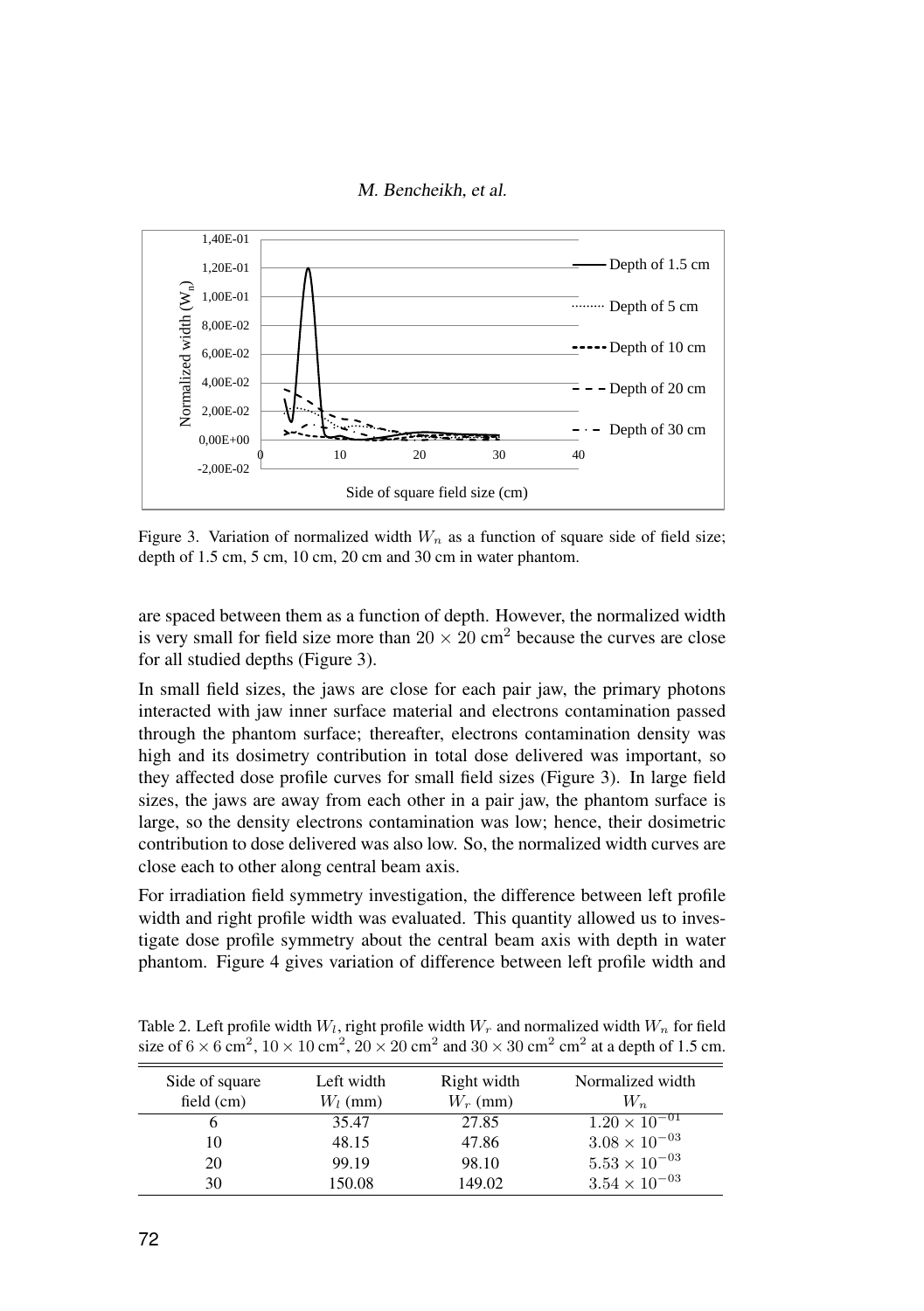



Figure 4. Variation of difference between left profile width  $W_l$  and right profile width  $W_r$  as a function of depth for field size of  $3 \times 3$  cm<sup>2</sup>,  $4 \times 4$  cm<sup>2</sup>,  $6 \times 6$  cm<sup>2</sup>,  $8 \times 8$  cm<sup>2</sup>,  $10 \times 10 \text{ cm}^2$ ,  $12 \times 12 \text{ cm}^2$ ,  $15 \times 15 \text{ cm}^2$ ,  $20 \times 20 \text{ cm}^2$ ,  $25 \times 25 \text{ cm}^2$ ,  $30 \times 30 \text{ cm}^2$  and 35×35×35 cm<sup>2</sup> and  $5 \text{ cm}^2$ .  $35 \times 35$  cm<sup>2</sup>.

right profile width as a function of depth in water phantom for each field size.

 $\mathbf{r}_{\text{L}}$  at  $\mathbf{r}_{\text{C}}$  with increasing depth; however, the amplitude variation of difference of difference of difference of difference of difference of difference of difference of difference of difference of diffe The difference between left profile width and right profile width moved along field sizes. It can be seen in shallow depths, the curves are close between them but while depth increased in water phantom, space between curves increased but while depth increased in water phallonit, space between eurves increased also, that means the spot size of photon beam become more width with increasinterval from -2 mm to 2 mm along central beam axis (Figure 4). central beam axis as a wave motion about the central beam axis for all studied ing depth; however, the amplitude variation of difference of width remained in

Dose profiles are not symmetrical about the central axis that the theory gave. At some depths where differences of width were zero, dose profiles were symmetrical for each studied field size and they are not symmetrical elsewhere. The fiction for each statica field size and they are not symmetrical eisewhere. The symmetry of dose profiles depends on irradiation field size and depth in phan- $\mathbf{t}$  increasing in relative dose for field size more than  $20\times 20$ tom.

#### $10<sub>10</sub>$  cm for  $25<sub>10</sub>$  cm $25<sub>25</sub>$  cm $25<sub>25</sub>$ field size of 10×10 cm $\epsilon$  of 10×10 cm $\epsilon$  is very low for all filed increasing in relative dose is very low for all filed in relative dose is very low for all filed in relative dose is very low for all filed in relative d **4 Conclusion**

Our study simed to make an experimental investigation of desimatric contril Our study aimed to make an experimental investigation of dosimetric contribution of scattered photons and electrons contamination on beam dose profiles and subsequently dose delivered. Normalized increasing in relative have peak at a depth of 10 cm that it is flattening filter characterization in flattening and softening of photon beam that was reached a depth of 10 cm as mentioned in previous studies [3].

The increasing in relative dose for field size more than  $20 \times 20$  cm<sup>2</sup> is very important than field size of  $10 \times 10$  cm<sup>2</sup>. For instance, we have found that the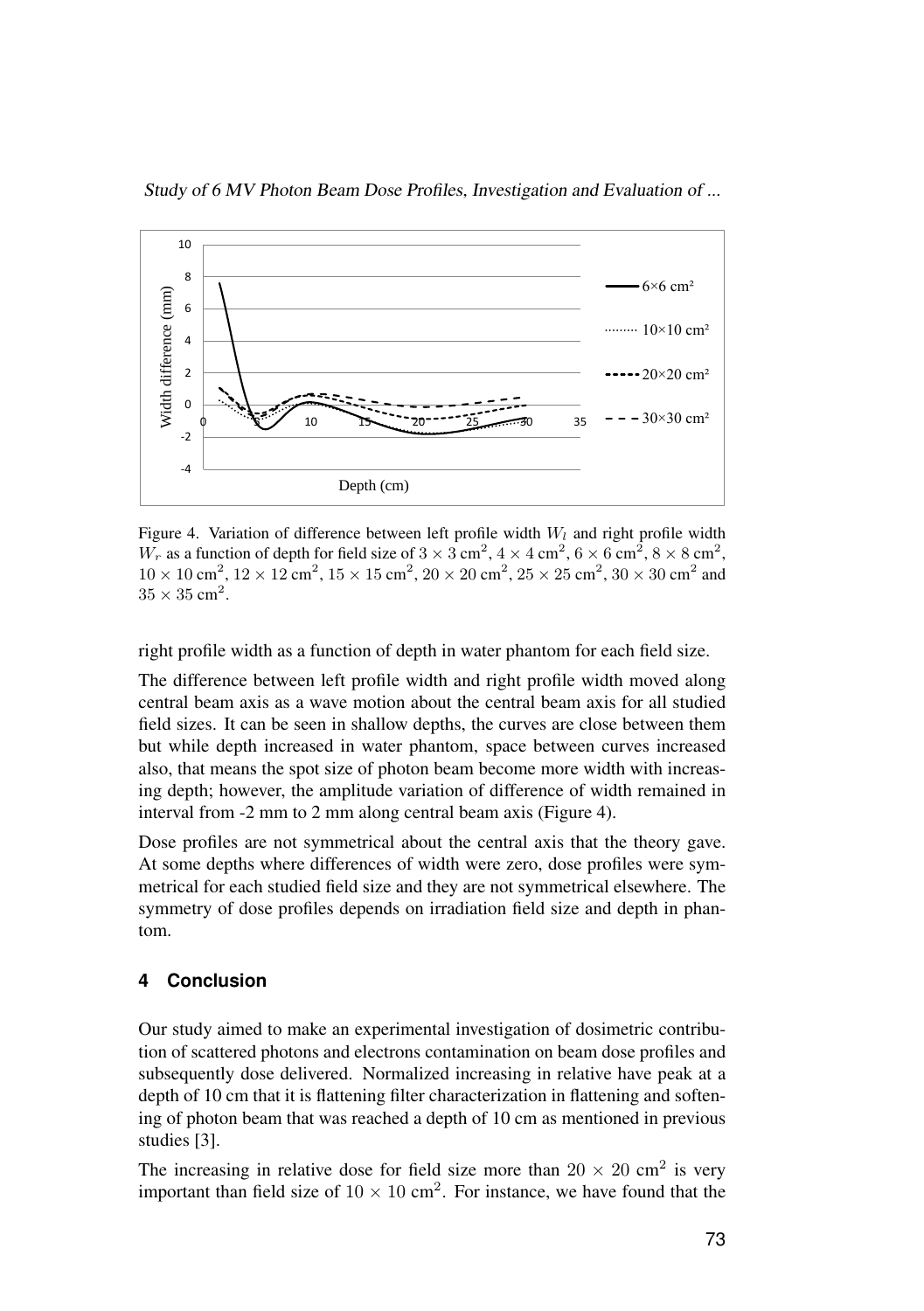#### M. Bencheikh, et al.

increasing in relative dose at depth of 10 cm for t field size of  $25 \times 25$  cm<sup>2</sup> was almost 20 times of the increasing in relative dose of field size of  $10 \times 10 \text{ cm}^2$ , but the normalized increasing in relative dose is very low for all filed sizes at a depth of 20 cm along central beam axis (Figure 3 and 4). These values must be taken in consideration when the physicians treat the tumor. The dose profile peaks have an increasing in dose that increased with irradiation field size and in shallow depths (10 cm) in water phantom  $10 \times 10$  cm<sup>2</sup> due to scattered photons and electrons contamination coming from beam modifiers near the phantom surface [1-5,7,9], our results are consistent with study of Young-Jae Kim et al. [6].

In this study, we have shown that the jaw motion effects were very depending on irradiation field size. Dosimetric contribution of electrons contamination to delivered dose is more important in small field sizes and it is almost zero in field sizes more than  $20 \times 20$  cm<sup>2</sup>.

We have also shown that dose profiles are not symmetrical about central beam axis as fields are symmetrical and centered about central beam axis except at certain depths in the water phantom where the difference was zero. And the difference of width spread in interval from -2 mm to 2 mm.

We concluded that scattered photons and electrons contamination effects on dose profiles must be taken in consideration when the physicians treat the tumor because the dose profile peaks have an increasing in dose that increased with irradiation field size and in shallow depths (10 cm) in water phantom  $10 \times 10 \text{ cm}^2$ due to scattered photons and electrons contamination coming from beam modifiers near the phantom surface [1-5,7,9], our results are consistent with study of Young-Jae Kim et al. [6].

#### **Acknowledgement**

The authors would like to thank Varian medical systems to allow us to use the dose profiles commissioning data of Varian Clinac 2100, and give us this opportunity to study the Varian linear accelerator technology and to participate in its future development, our study is one among many study over the world in this field.

#### <span id="page-7-0"></span>**References**

- [1] P. Mayles, A. Nahum, and J.C. Rosenwald (2007) "*Handbook of Radiotherapy Physics Theory and Practice*" (Taylor & Francis group, LCC, USA) pp 452-480.
- [2] D.S. Chang, F.D. Lasley, I.J. Das, M.S. Mendonca, and J.R. Dynlacht (2014) "*Basic Radiotherapy Physics and Biology*" (Springer, New York) pp 77-92.
- [3] E.B. Podgorsak (2005) "*Radiation Oncology Physics: A Handbook For Teachers And Students*" (IAEA, Vienna) pp 161-216.
- [4] C.J. Karzmark, C.S. Nunan, and E. Tanabe (1993) "*Medical Electron Accelerators*" (Library of Congress, USA) pp 147-148.